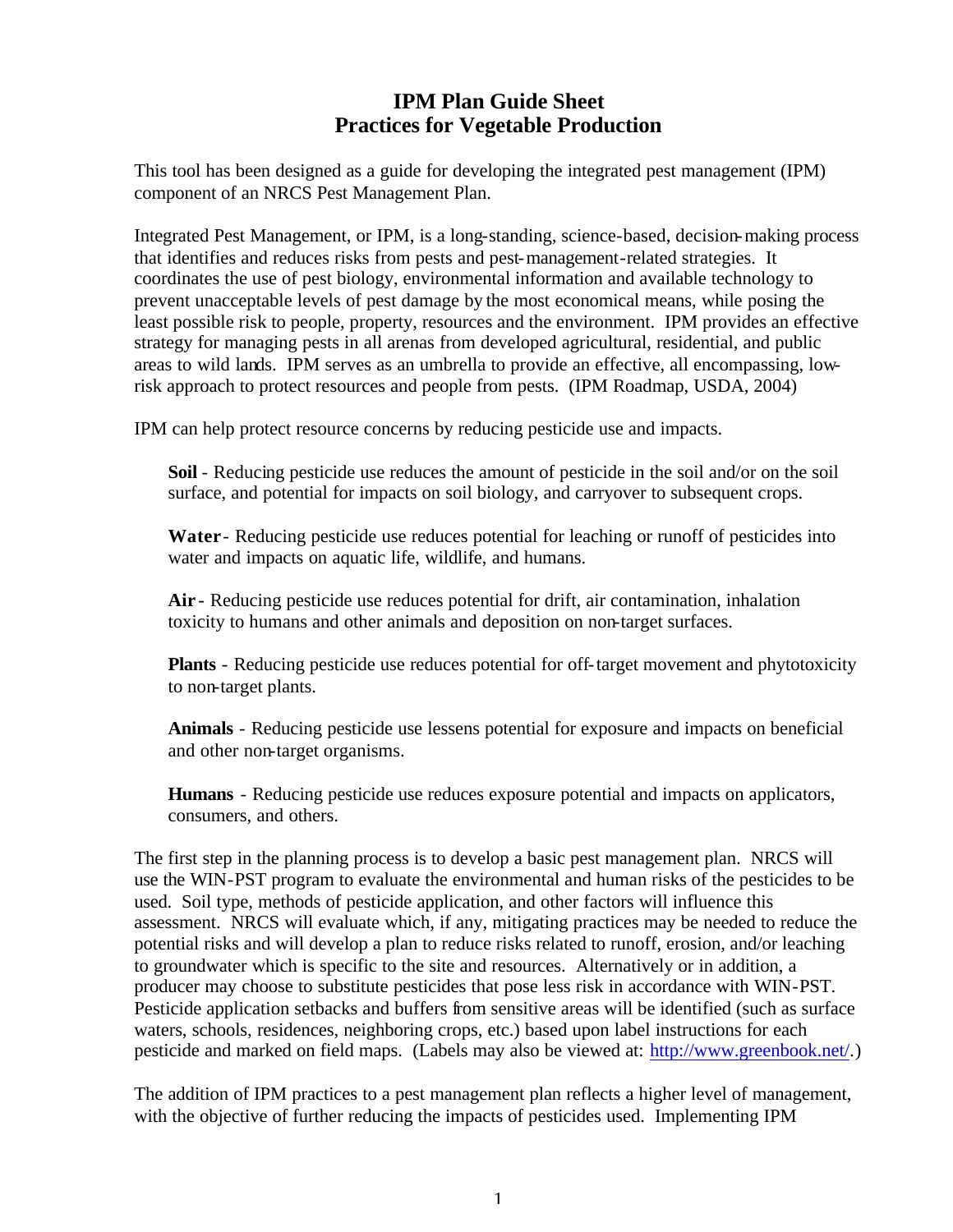practices can enhance the environmental benefits of a plan, and improve the health of crops and the farm system.

### **To develop an IPM component of a Pest Management Plan, the following requirements apply.**

- Pesticide applicators must be properly licensed as per the Maine Board of Pesticides Control regulations. However, it is recommended that all IPM adopters become certified.
- Producer will obtain a copy of the regional IPM guidelines or the *New England Vegetable Management Guide* for reference and for use in developing the IPM plan. (Available on-line at <http://www.nevegetable.org>. Hard copies available from UMCE Highmoor Farm: 207-933-2100 or University of Massachusetts Outreach Bookstore: 413-545-2717.)
- Develop a pest management plan with NRCS, as above, that includes needed mitigation practices.
- Develop an IPM plan. In addition to items in the pest management plan, you will need to choose appropriate practices from each major category (Prevention, Avoidance, Monitoring, Suppression) in the "IPM Practices" table below. Utilize this table to choose general practices and refer to the regional IPM guidelines, *New England Vegetable Management Guide*, and/or other references for crop-specific recommendations.
- Keep records. Records form the basis for decision-making including selection of crop rotations, economic thresholds, and suppression options. Keep records of scouting results including pest incidence and distribution, crop plantings/rotations, yields for each crop and field, pesticide applications, cultivations, and other activities.

NRCS encourages the building of soil health as an important part of an IPM plan. Increasing soil organic matter, reducing soil compaction, and managing nutrients will lead to healthier, more pest-resistant plants and reduce the need for chemical or other interventions. Practices that enhance soil quality include:

Cover crops Crop rotation with high residue crops (grains/grass/legumes) Residue management/reduced tillage Nutrient management Mulching with compost or other organic materials Manure utilization Limiting traffic/tillage on wet soils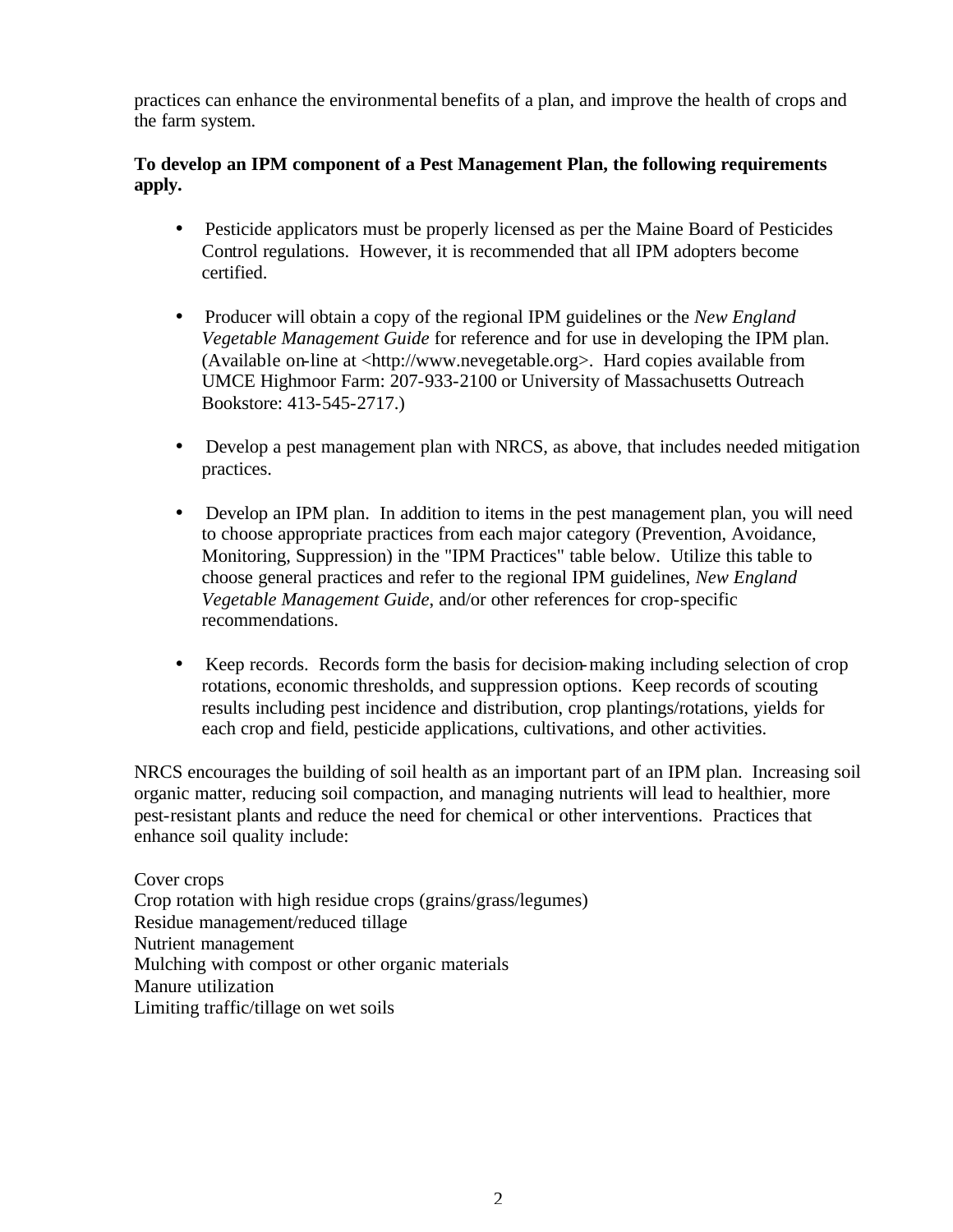# **IPM PRACTICES FOR VEGETABLE PRODUCTION**

| <b>PRINCIPLE</b>                                                                                                                                 | <b>PRACTICES</b>                                                                                                                                                                                                                                                    | <b>REFERENCES</b>                                                                                                                                                        |  |  |
|--------------------------------------------------------------------------------------------------------------------------------------------------|---------------------------------------------------------------------------------------------------------------------------------------------------------------------------------------------------------------------------------------------------------------------|--------------------------------------------------------------------------------------------------------------------------------------------------------------------------|--|--|
| <b>PREVENTION</b>                                                                                                                                | Use certified pest-free seeds and pest-free transplants where available. (Example:<br>Purchase certified seed and ensure plants are free of insects, diseases, and weeds<br>before transplanting.                                                                   |                                                                                                                                                                          |  |  |
| "Preventing Pest Populations"                                                                                                                    | Prevent weeds from going to seed. (Example: Cultivate, pull, mow, flame, etc.)                                                                                                                                                                                      | Flaming <sup>9</sup> , Organic Weed Management <sup>23</sup>                                                                                                             |  |  |
| Preventing pest problems reduces<br>the need for pesticide application<br>and thus potential impacts of<br>pesticides on resource concerns.      | Reduce moisture on plant surfaces to prevent disease incidence. (Example: Use drip<br>irrigation or avoid overhead irrigation between 6 p.m. and midnight to minimize<br>disease.)                                                                                  |                                                                                                                                                                          |  |  |
|                                                                                                                                                  | Employ methods to avoid spreading pests (pathogens, weeds, and insects). (Example:<br>Work crop when dry, work infested fields last, hose down equipment between fields,<br>$etc.$ )                                                                                | Organic Weed Management <sup>23</sup>                                                                                                                                    |  |  |
|                                                                                                                                                  | Destroy and/or remove crop residues for field sanitation procedures. Include fall<br>tillage where appropriate to control weeds and break pest cycles. (Example: Plow<br>under corn refuse in the fall to control European corn borer.)                             | New England Vegetable Management Guide <sup>1</sup> , Mid-<br>Atlantic Commercial Vegetable Production<br>Recommendations <sup>2</sup> , & NYS IPM Elements <sup>3</sup> |  |  |
|                                                                                                                                                  | Eliminate unmanaged plants that serve as pest reservoirs, such as abandoned crops,<br>volunteers from previous crop, or weed hosts of viruses.                                                                                                                      |                                                                                                                                                                          |  |  |
|                                                                                                                                                  | Test soil or plant tissue annually to determine proper fertility and pH levels for crop<br>and time application according to crop needs. Apply nutrients, fertilizers, and pH-<br>adjusting agents according to recommendations.                                    | New England Vegetable Management Guide <sup>1</sup> , Mid-<br>Atlantic Commercial Vegetable Production<br>Recommendations <sup>2</sup> , & NYS IPM Elements <sup>3</sup> |  |  |
| <b>AVOIDANCE</b>                                                                                                                                 | Rotate crops that break the pest cycle. Do not plant crops from the same family at less<br>than recommended intervals for the identified pest(s).                                                                                                                   | New England Vegetable Management Guide <sup>1</sup> , Mid-<br>Atlantic Commercial Vegetable Production<br>Recommendations <sup>2</sup> , & NYS IPM Elements <sup>3</sup> |  |  |
| "Avoiding Pest Populations"                                                                                                                      | Match crops to appropriate sites to optimize plant health and avoid known pests.<br>(Example: Avoid planting crops susceptible to fungal diseases in low wet fields.)                                                                                               |                                                                                                                                                                          |  |  |
| Avoiding pest populations<br>reduces the need for pesticide<br>applications and thus potential<br>impacts of pesticides on resource<br>concerns. | Choose pest-resistant cultivars. Example: Plant virus and powdery mildew resistant<br>vine crops.                                                                                                                                                                   |                                                                                                                                                                          |  |  |
|                                                                                                                                                  | Adjust planting dates and select cultivars with maturity dates that allow avoidance of<br>early or late-season pests. (Example: Plant cucurbits after early season striped<br>cucumber beetle activity, delay planting of brassica crops to avoid cabbage maggots.) |                                                                                                                                                                          |  |  |
|                                                                                                                                                  | Use and manage trap crops to protect main crop from insect pests and insect-vectored<br>diseases.                                                                                                                                                                   | CT fact sheet on Perimeter Trap Cropping <sup>6</sup>                                                                                                                    |  |  |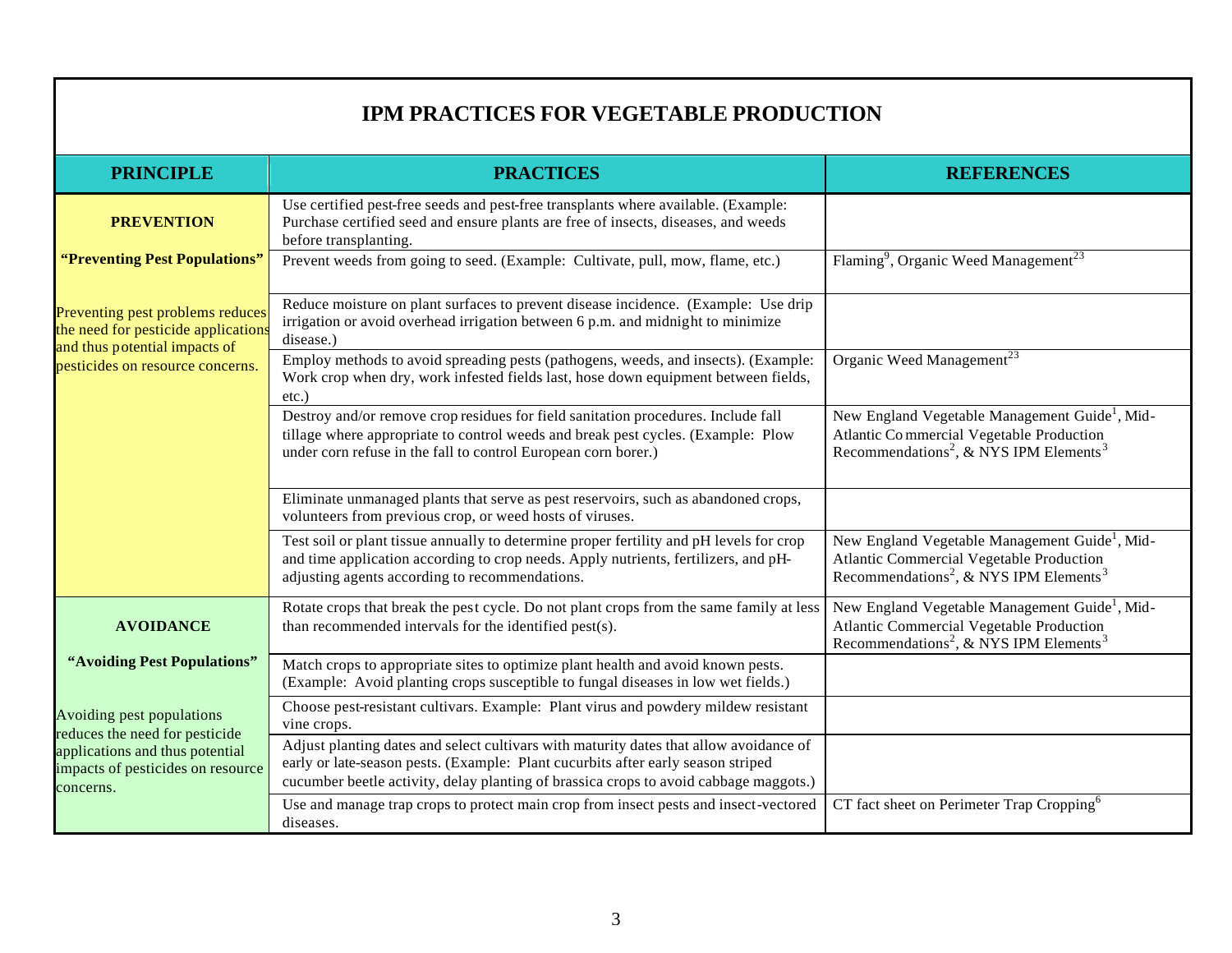| <b>PRINCIPLE</b>                                                                                                                     | <b>PRACTICES</b>                                                                                                                                                                                                                                                                                                                                                                                                                                                                                                                                                                                                              | <b>REFERENCES*</b>                                                                                                                                                                                                                                                                                                                                              |
|--------------------------------------------------------------------------------------------------------------------------------------|-------------------------------------------------------------------------------------------------------------------------------------------------------------------------------------------------------------------------------------------------------------------------------------------------------------------------------------------------------------------------------------------------------------------------------------------------------------------------------------------------------------------------------------------------------------------------------------------------------------------------------|-----------------------------------------------------------------------------------------------------------------------------------------------------------------------------------------------------------------------------------------------------------------------------------------------------------------------------------------------------------------|
| <b>MONITORING</b><br>"Identifying the extent of pest<br>populations and/or the<br>probability of future<br>populations"              | Monitor for pests as recommended for each crop. If no monitoring guidelines<br>available, monitor weekly to determine presence, density, and locations of<br>pests and to determine crop growth stage. ** Record findings. Record keeping<br>is required**. (Example: Scout crops and use other appropriate monitoring<br>aids such as pheromone traps, disease diagnostic tests, etc. Map weeds in the<br>fall to help plan where specific measures may be needed to target problem<br>weeds the following spring. Utilize University of Maine Cooperative<br>Extension pest monitoring data from newsletters and websites.) | New England Vegetable Management Guide <sup>1</sup> , Mid-Atlantic<br>Commercial Vegetable Production Recommendations <sup>2</sup> , NYS<br>IPM Elements <sup>3</sup> , Invasive Plant Atlas <sup>17</sup> , Weed Assessment<br>$List^{30}$ , other pest identification guides, UMCE IPM <sup>41</sup> programs<br>for pest monitoring services and information |
| Monitoring limits pesticide use to<br>those occasions when<br>intervention is needed to prevent<br>economically significant damage   | Use on-farm weather monitoring devices to measure precipitation, humidity,<br>temperature, and leaf wetness and/or use commercial weather prediction<br>service for prevention and control of plant diseases. (Example: Install weather<br>station with rain gauge, hygrometer, ma ximum and minimum temperature<br>recording equipment, leaf wetness sensors.)                                                                                                                                                                                                                                                               | Skybit <sup>33</sup> , UMCE Apple IPM Program Forecast <sup>34</sup>                                                                                                                                                                                                                                                                                            |
| to crops.                                                                                                                            | Use pest-forecasting tools (e.g., computer modeling software) as additional<br>guides for on-farm pest monitoring activities in conjunction with weather data<br>to predict risk of pest infestation.                                                                                                                                                                                                                                                                                                                                                                                                                         | Cucurbit Downy Mildew Weather Forecaster <sup>31</sup> , Pestwatch <sup>32</sup><br>for corn, UMCE Apple IPM forecast <sup>34</sup> , Blite Cast or UMCE<br>Potato Pest Alerts <sup>4</sup>                                                                                                                                                                     |
| <b>SUPPRESSION</b>                                                                                                                   | <b>CULTURAL AND PHYSICAL CONTROLS</b>                                                                                                                                                                                                                                                                                                                                                                                                                                                                                                                                                                                         |                                                                                                                                                                                                                                                                                                                                                                 |
| 'Using cultural, biological, and<br>chemical controls to reduce a<br>pest population or its impacts"<br>Applying suppression actions | Use cover crops, especially pest-suppressing crops (allelopathic), in the<br>rotation cycle to reduce weeds and disease incidence and to improve soil<br>quality.                                                                                                                                                                                                                                                                                                                                                                                                                                                             | See references 4, 7, 16, 18, 23, and 26 for cover crop guidance<br>and SARE Nematode fact sheet <sup>11</sup> .                                                                                                                                                                                                                                                 |
|                                                                                                                                      | Plant using appropriate within - and between-row spacing optimal for crop, site,<br>and row orientation. (Example: Use row spacing and plant densities that<br>assure rapid canopy closure.)                                                                                                                                                                                                                                                                                                                                                                                                                                  | See New England Vegetable Management Guide <sup>1</sup> and NYS<br>IPM Elements <sup>3</sup> for crop-specific recommendations.                                                                                                                                                                                                                                 |
| only when pest populations<br>exceed the action threshold<br>reduces potential impacts of                                            | Use reduced tillage and other residue management practices to suppress weeds<br>and maintain soil organic matter as appropriate for crop.                                                                                                                                                                                                                                                                                                                                                                                                                                                                                     | See NRCS practice standards 329, 345, 346 for Residue<br>Management.                                                                                                                                                                                                                                                                                            |
| pesticides on resource concerns.                                                                                                     | Use mulches including plastic or reflective mulches for insect or weed control.                                                                                                                                                                                                                                                                                                                                                                                                                                                                                                                                               |                                                                                                                                                                                                                                                                                                                                                                 |
|                                                                                                                                      | Inter-seed cover crop within or between rows to suppress weeds.                                                                                                                                                                                                                                                                                                                                                                                                                                                                                                                                                               | See references 4, 7, 16, 18, 23, and 26 for cover crop<br>guidance.                                                                                                                                                                                                                                                                                             |
|                                                                                                                                      | Use mechanical pest controls. (Examples: Cultivate, mow, hoe, and hand<br>remove insects and weeds, prune diseased or insect-infested plants, remove<br>diseased plants.)                                                                                                                                                                                                                                                                                                                                                                                                                                                     |                                                                                                                                                                                                                                                                                                                                                                 |
|                                                                                                                                      | Use physical pest controls and deterrents. (Example: Use flame weeding or<br>other heat methods for insect, disease, and weed control; noise-makers;<br>reflectors; ribbons; and predator models.)                                                                                                                                                                                                                                                                                                                                                                                                                            | Flaming <sup>9</sup> , Organic Weed Management <sup>23</sup> , Guide to Biological<br>Control <sup>28</sup>                                                                                                                                                                                                                                                     |
|                                                                                                                                      | Use exclusion devices for insects or wildlife. (Examples: Use synthetic row<br>covers and/or fencing.)                                                                                                                                                                                                                                                                                                                                                                                                                                                                                                                        | Synthetic row covers <sup>5,38</sup> , Organic Weed Management <sup>23</sup>                                                                                                                                                                                                                                                                                    |
|                                                                                                                                      | Maintain or improve soil aeration and drainage to avoid standing water and<br>minimize plant disease. (Example: Use tile drainage, sub soiling, grassed<br>waterways, raised beds, and organic matter additions. Avoid planting in low<br>and wet spots in field.)                                                                                                                                                                                                                                                                                                                                                            |                                                                                                                                                                                                                                                                                                                                                                 |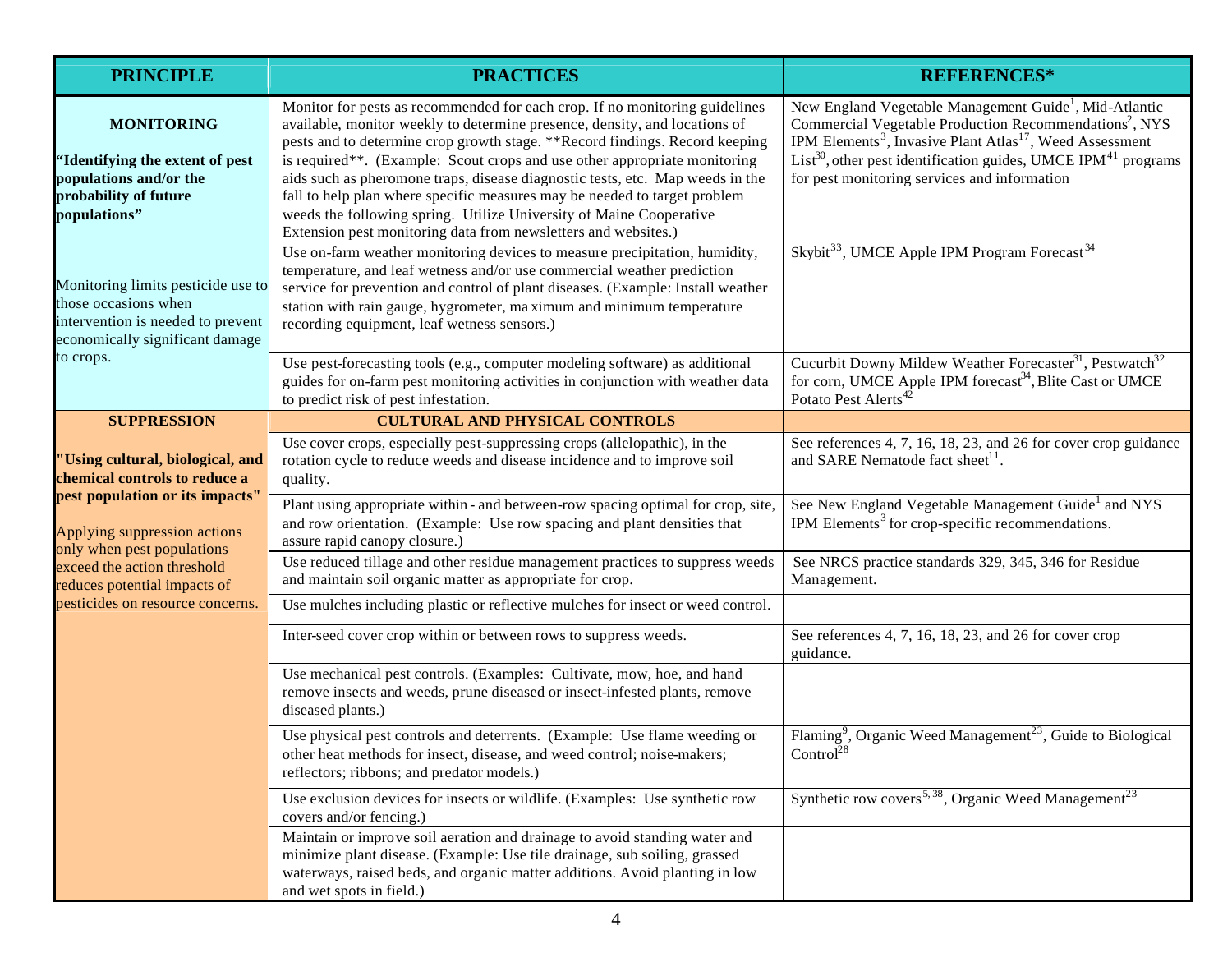| <b>PRINCIPLE</b>                                                                                     | <b>PRACTICES</b>                                                                                                                                                                                                                                                                                                                                | <b>REFERENCES*</b>                                                                                                                                                      |
|------------------------------------------------------------------------------------------------------|-------------------------------------------------------------------------------------------------------------------------------------------------------------------------------------------------------------------------------------------------------------------------------------------------------------------------------------------------|-------------------------------------------------------------------------------------------------------------------------------------------------------------------------|
| <b>SUPPRESSION</b>                                                                                   | <b>BIOLOGICAL CONTROLS</b>                                                                                                                                                                                                                                                                                                                      |                                                                                                                                                                         |
|                                                                                                      | Use insect mating disruption devices, if available. (Example: Use pheromone<br>laminate clip-ons or rings for tomato pinworm.)                                                                                                                                                                                                                  |                                                                                                                                                                         |
| 'Using cultural, biological, and<br>chemical controls to reduce a<br>pest population or its impacts" | Conserve naturally occurring biological controls. (Example: Select pesticides<br>and time applications to minimize impact on beneficials, use floral perimeter<br>crop to attract and support beneficial insects.)                                                                                                                              | New England Vegetable Management Guide <sup>1</sup> , Environmental<br>Impact of Pesticides $(EIQ)^{19}$ , Guide to Biological Control <sup>28</sup>                    |
| Applying suppression actions<br>only when pest populations                                           | Release beneficial organisms where appropriate. (Example: Release predatory<br>mites for control of two-spotted mites and thrips.)                                                                                                                                                                                                              | Guide to Biological Control <sup>28</sup>                                                                                                                               |
| exceed the action threshold<br>reduces potential impacts of<br>pesticides on resource concerns.      | Use compost as a soil amendment to increase biological diversity in soil and<br>plant health and suppress plant disease.                                                                                                                                                                                                                        | New England Vegetable Management Guide <sup>1</sup> , Mid-Atlantic<br>Commercial Vegetable Production Recommendations <sup>2</sup> , &<br>NYS IPM Elements <sup>3</sup> |
|                                                                                                      | <b>CHEMICAL CONTROLS</b>                                                                                                                                                                                                                                                                                                                        |                                                                                                                                                                         |
|                                                                                                      | Minimize chemical use. Use in conjunction with accurate pest identification<br>and monitoring, action thresholds, alternative suppression tactics (biological,<br>cultural, etc), and judgments based on previous year's weed map and/or pest<br>scouting records. (Example: Use pheromone traps to monitor for corn<br>earworm in sweet corn.) | New England Vegetable Management Guide <sup>1</sup> , Mid-Atlantic<br>Commercial Vegetable Production Recommendations <sup>2</sup> , &<br>NYS IPM Elements <sup>3</sup> |
|                                                                                                      | Select pesticides, formulations, and adjuvants based on least negative effects<br>on environment, beneficials (e.g., pollinators, predators, parasites), and human<br>health in addition to efficacy and economics.                                                                                                                             | See environmental cautions on pesticide label and<br>Environmental Impact of Pesticides (EIQ) <sup>19</sup>                                                             |
|                                                                                                      | Use lowest labeled rate that is effective based on label, scouting results, and<br>Extension-recommended action thresholds for target pest.                                                                                                                                                                                                     | Contact state NRCS or Extension office for spray record<br>keeping forms.                                                                                               |
|                                                                                                      | Limit applications to partial fields or banding to reduce quantity or impact of<br>pesticide. (Example: Spot treat where pests are found or use banding, seed,<br>edge or field perimeter/border treatments.)                                                                                                                                   |                                                                                                                                                                         |
|                                                                                                      | Calibrate sprayers or applicators prior to use to verify amount of material<br>applied.                                                                                                                                                                                                                                                         | Pesticide Calibration Guide <sup>8</sup> .                                                                                                                              |
|                                                                                                      | Use pesticide-resistance management strategies as appropriate and where<br>required on pesticide label. (Example: Alternate applications of chemicals<br>with different modes of action to avoid development of pest resistance or leave<br>part of crop unsprayed to serve as a refuge for susceptible pests and natural<br>enemies.)          | Managing Pest Resistance to Pesticides <sup>20</sup> .                                                                                                                  |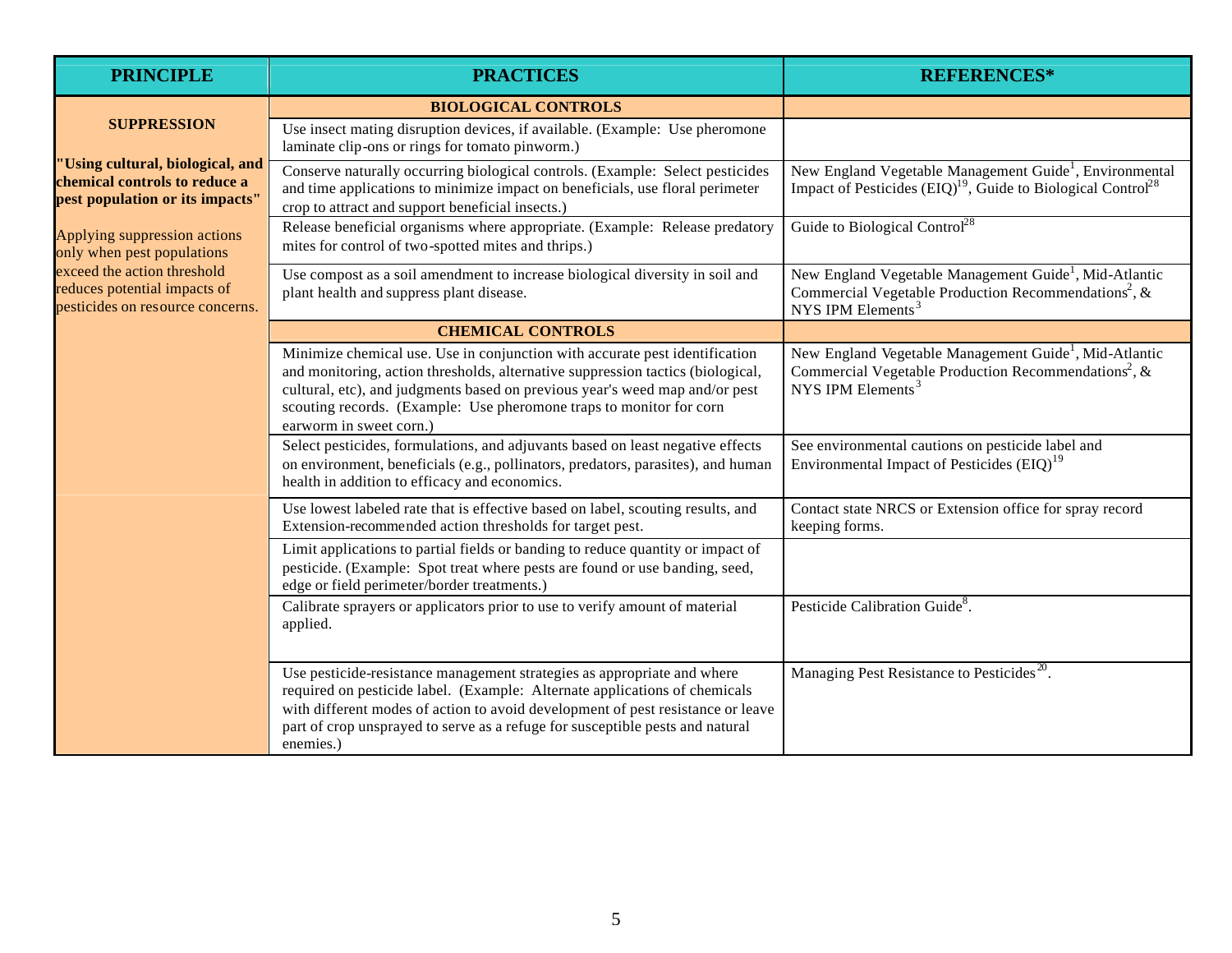| <b>PRINCIPLE</b>                                                                                                           | <b>PRACTICES</b>                                                                                                                                                                                                                                                                                                                                                                                                                                                                                                                                                                                                                                                                                                | <b>REFERENCES*</b>                                                                                                                                                                                                                            |
|----------------------------------------------------------------------------------------------------------------------------|-----------------------------------------------------------------------------------------------------------------------------------------------------------------------------------------------------------------------------------------------------------------------------------------------------------------------------------------------------------------------------------------------------------------------------------------------------------------------------------------------------------------------------------------------------------------------------------------------------------------------------------------------------------------------------------------------------------------|-----------------------------------------------------------------------------------------------------------------------------------------------------------------------------------------------------------------------------------------------|
|                                                                                                                            | <b>CHEMICAL CONTROLS (cont.)</b>                                                                                                                                                                                                                                                                                                                                                                                                                                                                                                                                                                                                                                                                                |                                                                                                                                                                                                                                               |
| <b>SUPPRESSION</b><br>'Using cultural, biological, and<br>chemical controls to reduce a<br>pest population or its impacts" | Use specialized pesticide application equipment to increase efficiency and<br>reduce chemical drift. (Examples: Use wiper applicators, digitally controlled<br>adjustable tool bars, direct injection sprayers, double-drop sprayers, laser<br>guided precision sprayers, direct injection, low-drift nozzles, shielded<br>applicators or air induction booms, built-in tank washers, etc.)                                                                                                                                                                                                                                                                                                                     |                                                                                                                                                                                                                                               |
| Applying suppression actions<br>only when pest populations                                                                 | Use spray-monitoring equipment. (Example: Use water-sensitive cards to<br>measure spray pattern and drift.)                                                                                                                                                                                                                                                                                                                                                                                                                                                                                                                                                                                                     |                                                                                                                                                                                                                                               |
| exceed the action threshold<br>reduces potential impacts of<br>pesticides on resource concerns.                            | Use vegetative buffers, setbacks, or filter strips to minimize chemical<br>movement to sensitive areas such as surface waters, schools, residences, and<br>neighboring crops.                                                                                                                                                                                                                                                                                                                                                                                                                                                                                                                                   |                                                                                                                                                                                                                                               |
|                                                                                                                            | Use mitigation practices as necessary in accordance with pest monitoring<br>results, pest predictions, action thresholds, and WinPST output.                                                                                                                                                                                                                                                                                                                                                                                                                                                                                                                                                                    |                                                                                                                                                                                                                                               |
|                                                                                                                            | Pesticide applicator must be properly licensed and certified when using<br>restricted use pesticides or when doing custom pesticide applications for hire.<br>Contact Maine Board of Pesticides Control for license and certification<br>requirements.                                                                                                                                                                                                                                                                                                                                                                                                                                                          |                                                                                                                                                                                                                                               |
|                                                                                                                            | *NOTE: Additional pesticide use requirements from the 595 Practice<br><b>Standard:</b><br>> Always follow all pesticide label instructions and environmental cautions.<br>> Store, handle, transport, mix, use, and dispose of pesticides and pesticide<br>containers per Maine Board of Pesticides Control recommendations and<br>requirements.<br>> Follow state and federal worker protection standards.<br>> When drawing water for pesticide mixing from any surface waters of the<br>state, use anti-siphoning devices and do not use hoses that have been in<br>contact with pesticides.<br>> Do not mix or load pesticides within 50 ft from the high water mark of any<br>surface waters of the state. | *NOTE: See documents listed in the attached resource list for<br>additional guidance. Unless otherwise noted, the New England<br>Vegetable Management Guide is the best and most<br>comprehensive resource for IPM practices for New England. |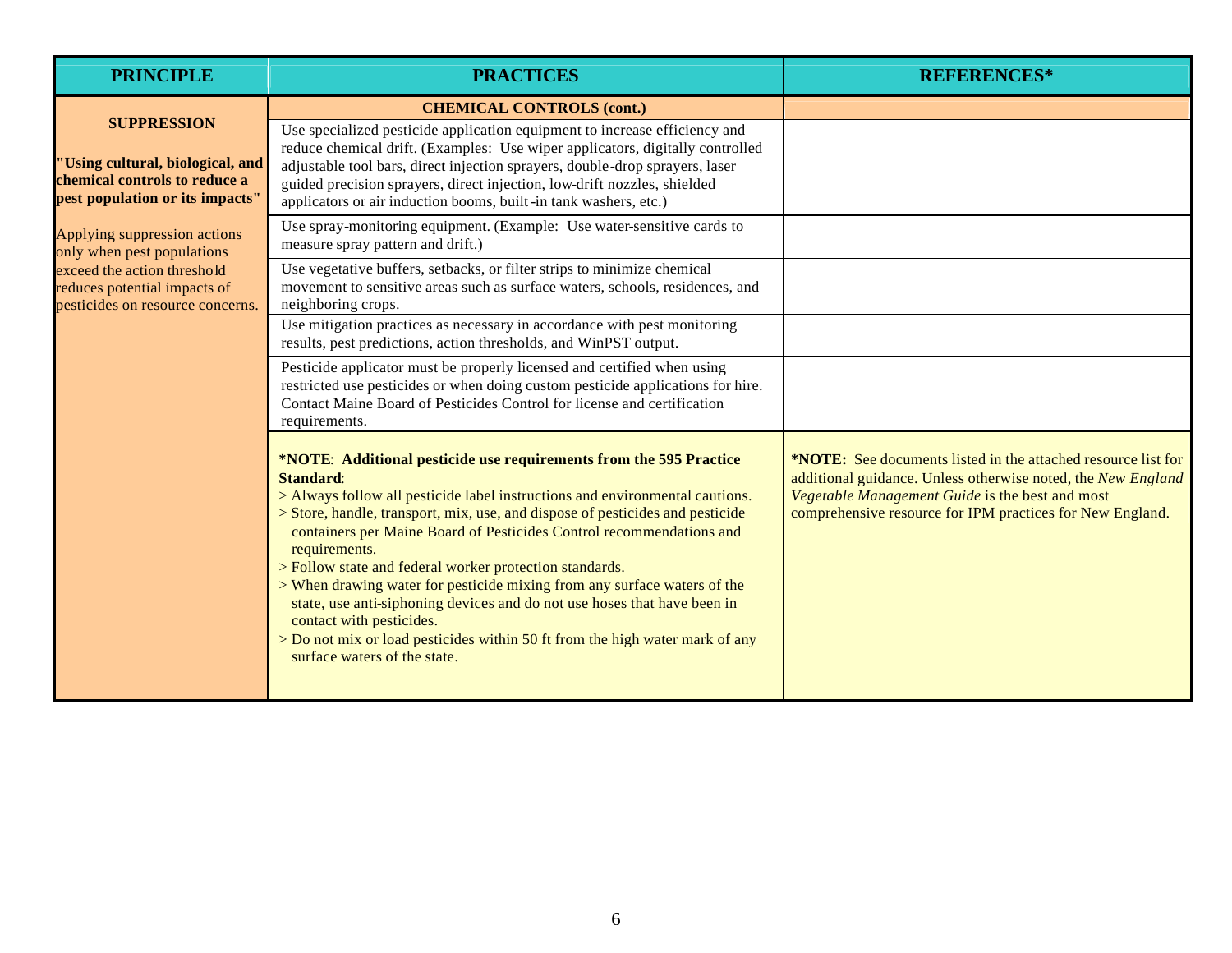## **Maine IPM Practices for Vegetable Production Resource List**

#### **IPM Guidelines and Elements**

- 1. Howell, J.C., A.R. Bonanno, T.J. Boucher, R.L. Wick, R. Hazzard, & B. Dicklow. New England Vegetable Management Guide 2008-2009. <http://www.nevegetable.org/>. [Hard copies available from UMCE Highmoor Farm: 207-933-2100 or University of Massachusetts Outreach Bookstore: 413-545-2717.]
- 2. Mid-Atlantic Commercial Vegetable Production Recommendations. 2007. University of Delaware. <http://ag.udel.edu/extension/vegprogram/pdf/DEvegrecs2007.pdf.>. [This guide is identical for PA, MD, DE, VA, and NJ]*.*
- 3. NYS IPM elements. n.d. New York State IPM Program. Cornell University**. <**http://www.nysipm.cornell.edu/elements/default.asp**>.**
- 4. Umass Amherst. IPM Guidelines. 2007. <http://www.umass.edu/umext/ipm/guidelines/index.html>.

### **Crop Specific Guides, Pest Fact Sheets, and Other Resources**

- 5. Bachman, J. 2005. Season extension techniques for market gardeners. National Sustainable Agriculture Information Service. ATTRA Publication #IP035. <http://attra.ncat.org/attra-pub/seasonext.html>. [PDF version available at <http://attra.ncat.org/attra-pub/PDF/seasonext.pdf>. Information on floating row covers, mulches and other techniques for pest management, and season-extension].
- 6. Boucher, T.J. and R. Durgy. 2003. Perimeter trap cropping works. University of Connecticut Integrated Pest Management. <http://www.hort.uconn.edu/IPM/veg/htms/ptcworks.htm>.
- 7. Clark, A. (Ed.). Managing Cover Crops Profitably 3rd ed. 2007. Sustainable Agriculture Network. Beltsville, MD. Handbook Series Book 9. [Available online at <http://www.sare.org/publications/covercrops/covercrops.pdf>.]
- 8. Dill, J. & G. Koehler (Eds.). 2005. Agricultural pocket pesticide calibration guide. University of Maine Cooperative Extension & USDA. <http://pronewengland.org/INFO/PROpubs/CalibrationGuide-small.pdf>.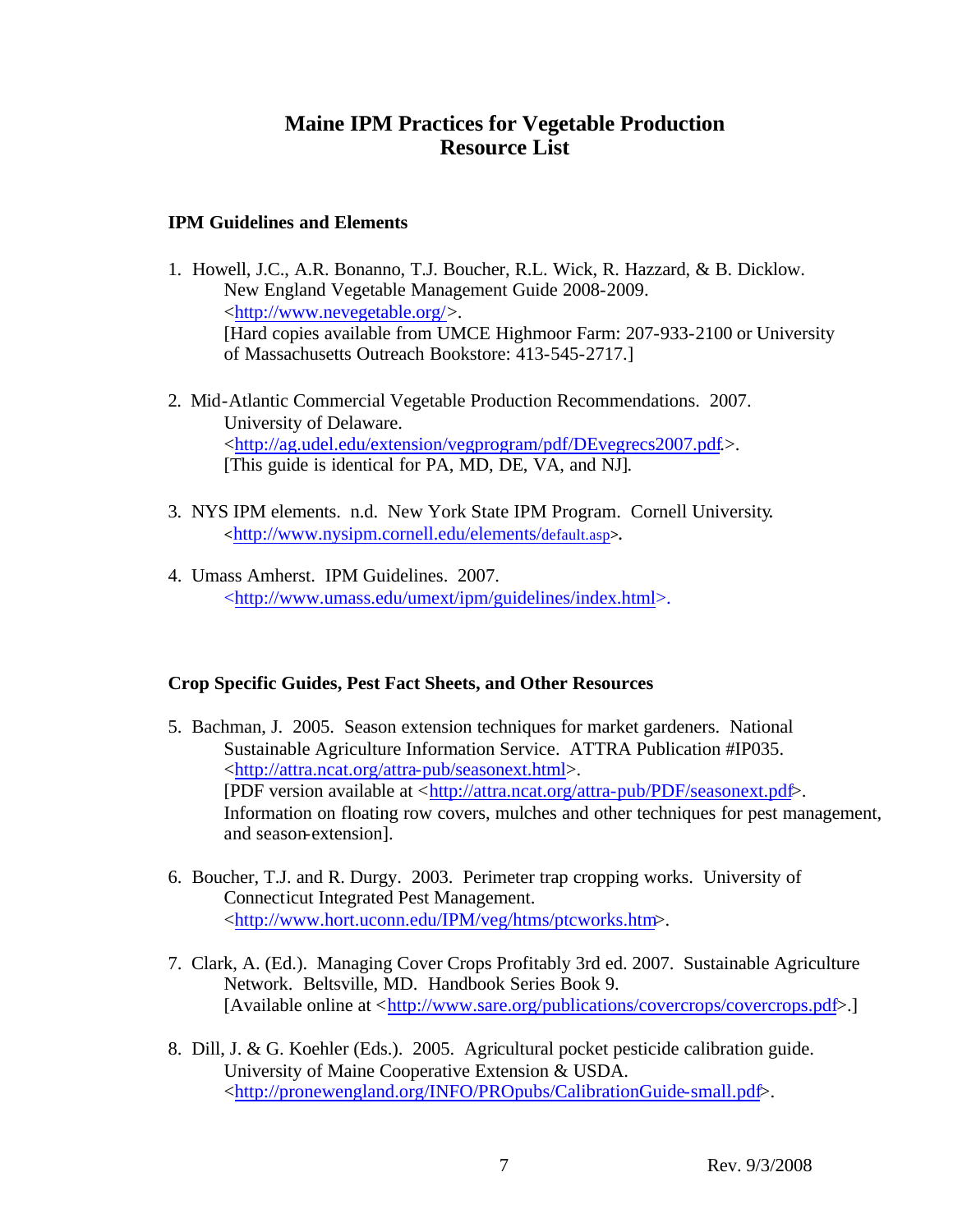- 9. Diver, S. 2002. Flame weeding for vegetable crops. National Sustainable Agriculture Information Service. ATTRA Publication #CT165. <http://www.attra.ncat.org/attra-pub/flameweedveg.html>.
- 10. DuFour, R. 2001. BioIntensive integrated pest management. National Sustainable Agriculture Information Service. ATTRA Publication #IP049. <http://www.attra.org/attra-pub/ipm.html>. [PDF version available online at <http://www.attra.ncat.org/attrapub/PDF/flameweedveg.pdf>.]
- 11. Everts, K., S. Sardanelli, R. Kratochvil, and L.B. Gallagher. 2005. Agricultural innovations fact sheet: Cultural practices for root-knot and root-lesion nematode suppression in vegetable crop rotations. Sustainable Agriculture Research and Education. SARE Publication #06AGI2005. <http://www.sare.org/publications/factsheet/0605.htm>.
- 12. Flint, M.L. and P. Gouveia. 2001. IPM in Practice: Principles and Methods of Integrated Pest Management. University of California. Publication 3418.
- 13. Gugino, B.K., O.J. Idowu, R.R. Schindelbeck, H.M. van Es, D.W. Wolfe, J.E. Thies, and G.S. Abawi. Cornell Soil Health Assessment Training Manual. ed.1.2. 2007. <http://soilhealth.cals.cornell.edu/Soil Health Manual Edition 1.2.pdf>.
- 14. Hazzard, R., A. Brown, and P. Westgate. 2008. Using IPM in the field: Sweet corn insect management field scouting guide (draft). University of Massachusetts Extension Vegetable Program.
- 15. Hazzard, R., A. Brown, and P. Westgate. 2008. Using IPM in the field: Sweet corn insect management record keeping book (draft). University of Massachusetts Extension Vegetable Program.
- 16. Hendrickson, J. 2003. Cover crops on the intensive market farm. <http://www.hort.wisc.edu/FreshVeg/Publications/Cover crops on the intensive market farm.pdf>.
- 17. Invasive plant atlas of New England. 2004. University of Connecticut. <http://nbii-nin.ciesin.columbia.edu/ipane/icat/catalogOfSpecies.do>.
- 18. Kersbergen, R. Cover crops for soil health. 2005. <http://www.newenglandvfc.org/2005\_conference/sessions/soil\_health/cover\_crop s soil health.pdf>.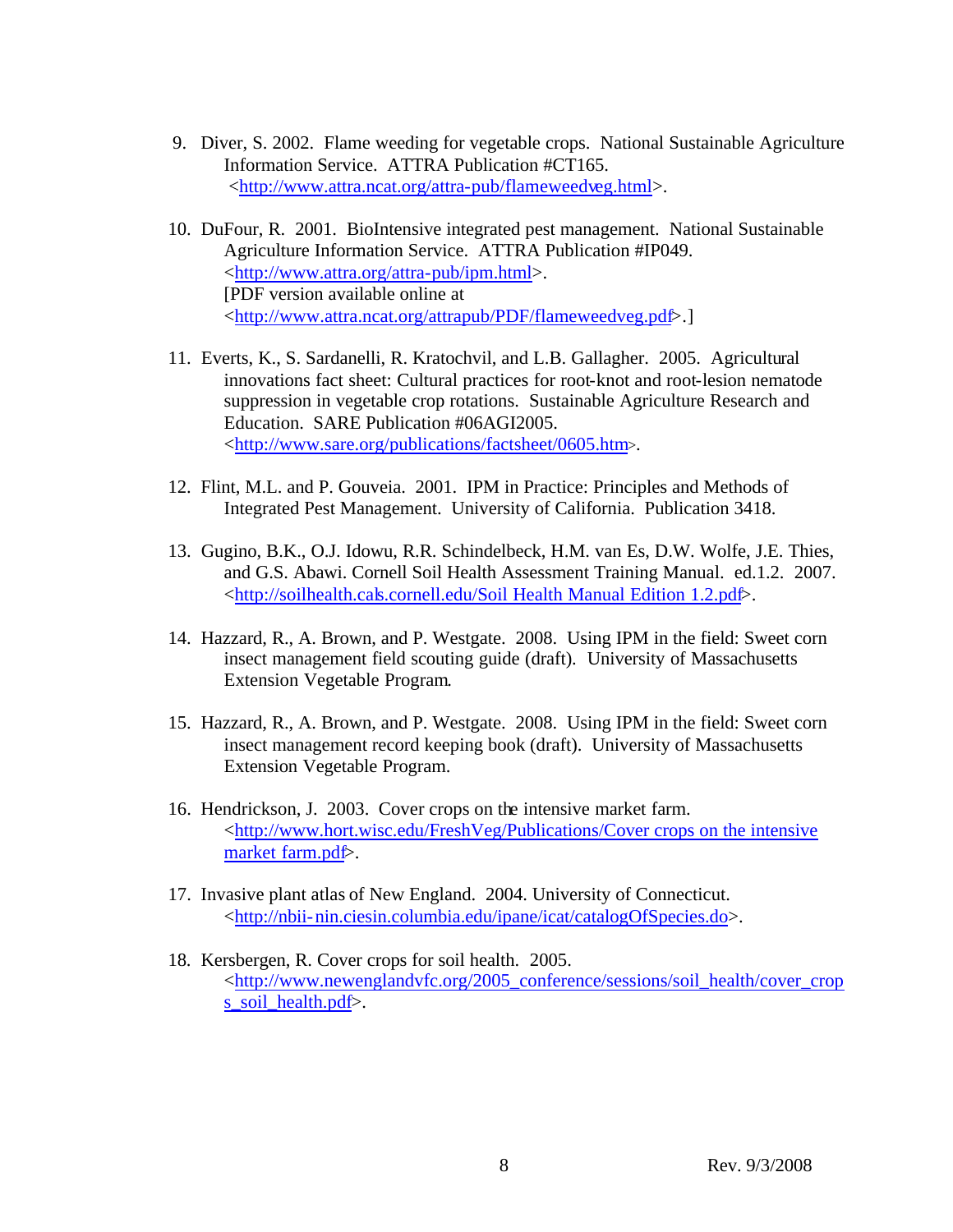- 19. Kovatch, J., C. Petzoldt, & J. Tette. n.d. A method to measure the environmental impact of pesticides. New York State Integrated Pest Management. Cornell University. <http://nysipm.cornell.edu/publications/eiq/default.asp>. [Environmental impact quotients of pesticides].
- 20. Managing pest resistance to pesticides. 2008. Gemplers. <http://www.gemplers.com/pages/tech/ipmresistance.aspx>.
- 21. May, H.L. and M.B. Ryan. IPM and wildlife. 2004. NRCS. Fish and Wildlife Management Leaflet. No. 24. <ftp://ftpfc.sc.egov.usda.gov/NHQ/ecs/Wild/IPM\_Wildlife.pdf.>. [Good introduction to IPM. Illustrated with specific examples.].
- 22. NYS IPM fact sheets for vegetables. n.d. New York State IPM Program. Cornell University. <http://www.nysipm.cornell.edu/factsheets/vegetables/>.
- 23. Organic weed management. n.d. National Sustainable Agriculture Information Service. <http://attra.ncat.org/attra-pub/PDF/IPM/weed.pdf>.
- 24. Pest management. 1998. National Association of Soil Conservation Districts. <http://www.ma.nrcs.usda.gov/news/publications/pestmgt.pdf>. [Tip sheet].
- 25. Vaughn, M., M. Shepherd, C. Kremen, and S.H. Black. Farming for Bees: Guidelines for Providing Native Bee Habitat on Farms. 2<sup>nd</sup> ed. 2007. Xerces Society for Invertebrate Conservation. Portland, OR. [Available online at http://www.xerces.org/Pollinator\_Insect\_Conservation/Farming\_for\_Bees\_2nd\_edition.p  $df$  $\geq$ .].
- 26. Sullivan, P. 2003. Overview of cover crops and green manure. National Sustainable Agriculture Information Service. ATTRA Publication #IP024. <http://attra.ncat.org/attra-pub/covercrop.html>.
- 27. Sullivan, P. 2003. Principles of sustainable weed management for cropland. <http://www.attra.org/attra-pub/PDF/weed.pdf>.
- 28. Weeden, C.R., A.M. Shelton, and M.P. Hoffmann (Eds.). n.d. Guide to biological control: A guide to natural enemies in North America. Cornell University. <http://www.nysaes.cornell.edu/ent/biocontrol/>.
- 29. Windows pesticide screening tool Win-PST 3.0. n.d. Natural Resources Conservation Service. <http://www.wsi.nrcs.usda.gov/products/W2Q/pest/winpst.html>.
- 30. Weed Assessment List. n.d. New York State Integrated Pest Management Program. Cornell University. <http://nysipm.cornell.edu/scouting/weed\_assmt.pdf>.